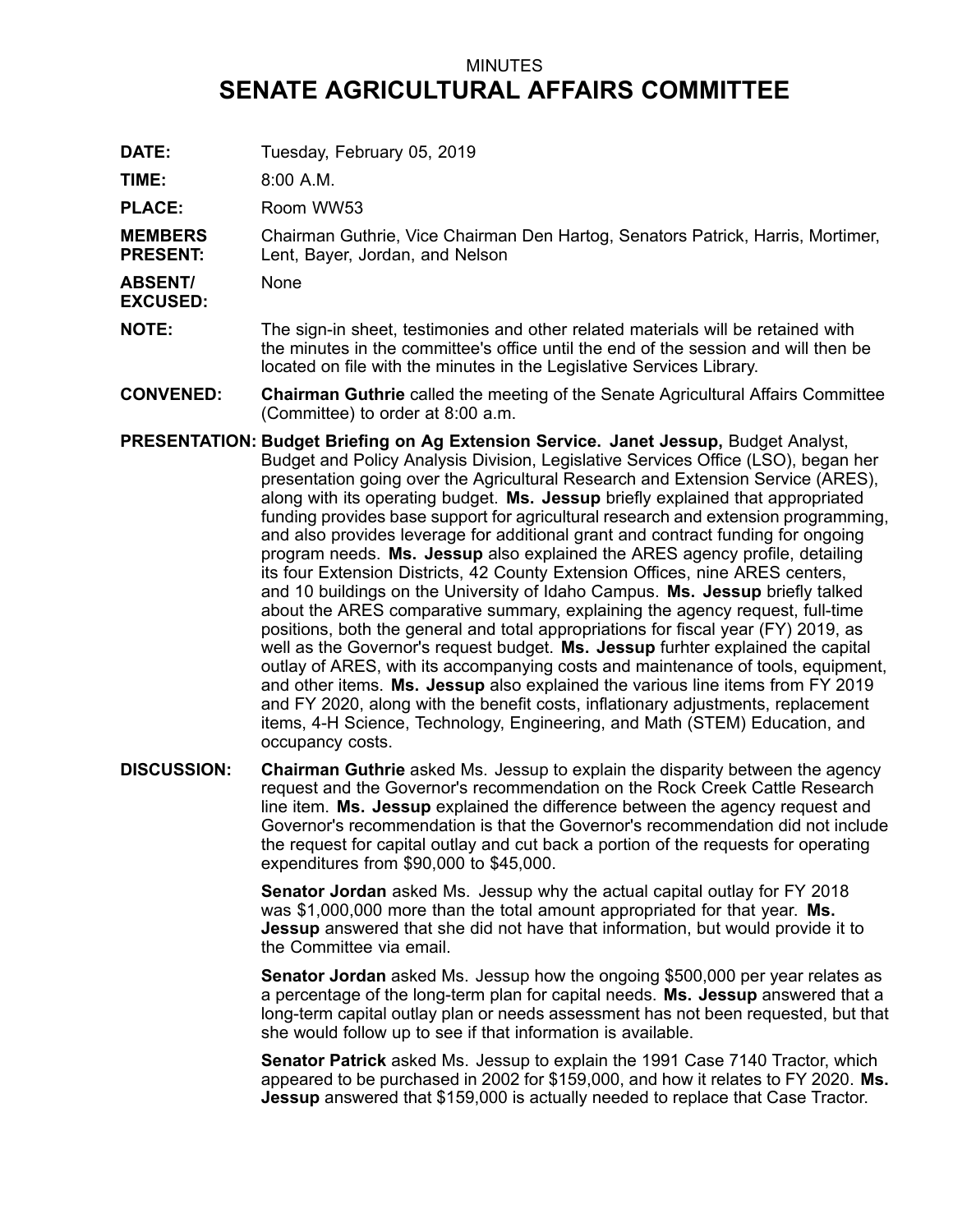**Chairman Guthrie** asked Ms. Jessup if there is any salvage value to the older equipment. **Ms. Jessup** answered that there is trade-in value to some of the items, and that it is reflected in some of the documents that the ARES is provided.

**PRESENTATION: Invasive Species Program, Idaho State Department of Agriculture (ISDA). Celia Gould,** Director, ISDA, explained that last year the ISDA capped off its tenth year of water craft inspections for the State of Idaho. In that time the ISDA has conducted more than 600,000 watercraft inspections across the state. In 2018 alone, the Invasive Species Program (ISP) inspected 110,000 watercrafts, which was <sup>a</sup> 75 percent increase from just three years prior. **Director Gould** also explained that the ISDA and ISP have had excellent partnerships over the years, from local conservation districts to county superintendents and local law enforcement. **Director Gould** stated that private citizens are essential at being the first line of defense against invasive species, and in particular, the quagga zebra mussel.

> **Nicolas Zurfluh,** Section Manager, ISP, ISDA, explained the organization of the ISP, with its four staff members in Boise and seven staff members across the State of Idaho. **Mr. Zurfluh** stated that prior to 2018, the ISP operated on <sup>a</sup> \$1.4 million annual budget, which was funded through the ISP Sticker. The sticker is required on all watercraft used on public waters and are sold through the Idaho State Parks and Recreation. **Mr. Zurfluh** also explained the 2018 ISP funding, stating that there is \$3.1 million from the General Fund, \$1 million from <sup>a</sup> one-time federal fund, and <sup>a</sup> \$1.4 million one-time spending authority from the Invasive Species Fund. **Mr. Zurfluh** explained the Water Resource Development Act, which provides funding for the Pacific Northwest Columbia River Basin states for prevention efforts. The ISP also engages in regional cooperation and coordination efforts with organizations such as the Pacific Northwest Economic Region (PNWER) and the Columbia River Basin (CRB). **Mr. Zurfluh** also explained that most of their work goes into prevention efforts where they place strategic inspection stations to inspect watercraft as they come into Idaho.

**DISCUSSION: Senator Patrick** asked Mr. Zurfluh how ISP is able to inspect watercraft that are shrink wrapped. **Mr. Zurfluh** answered that they are not able to remove the shrink wrap from watercraft, but they can inspect parts of the watercraft which aren't covered.

> **Chairman Guthrie** asked Mr. Zurfluh if the majority of the inspections done are done at the port of entries. **Mr. Zurfluh** answered in the affirmative.

**Senator Lent** asked Mr. Zurfluh if the ISDA has created <sup>a</sup> risk analysis based on the probability that mussels could reach Idaho's waters some time in the future. **Mr. Zurfluh** answered that the ISDA has created a risk assessment wherein the probability of mussels infesting Idaho's waters could very easily happen.

**Senator Lent** asked what the weakest link was in the current process of preventing mussels from infesting Idaho's waters. **Mr. Zurfluh** answered that the ISDA needs more information as to what is going on in the states around Idaho, and the prevention efforts in those areas.

**Senator Lent** asked Mr. Zurfluh how he would address the question and concern of internal ballasts. **Mr. Zurfluh** answered that the ISDA does <sup>a</sup> standing water inspection and decontamination by hot washing the watercrafts.

**Senator Lent** expressed his concern that hot washing watercrafts has no effect on internal ballasts and that there is no answer for how to solve that issue. **Mr. Zurfluh** answered that the ISDA performs <sup>a</sup> standing water inspection. **Senator Lent** once again expressed his concern that there is no way to do <sup>a</sup> standing water test on a ballast tank.